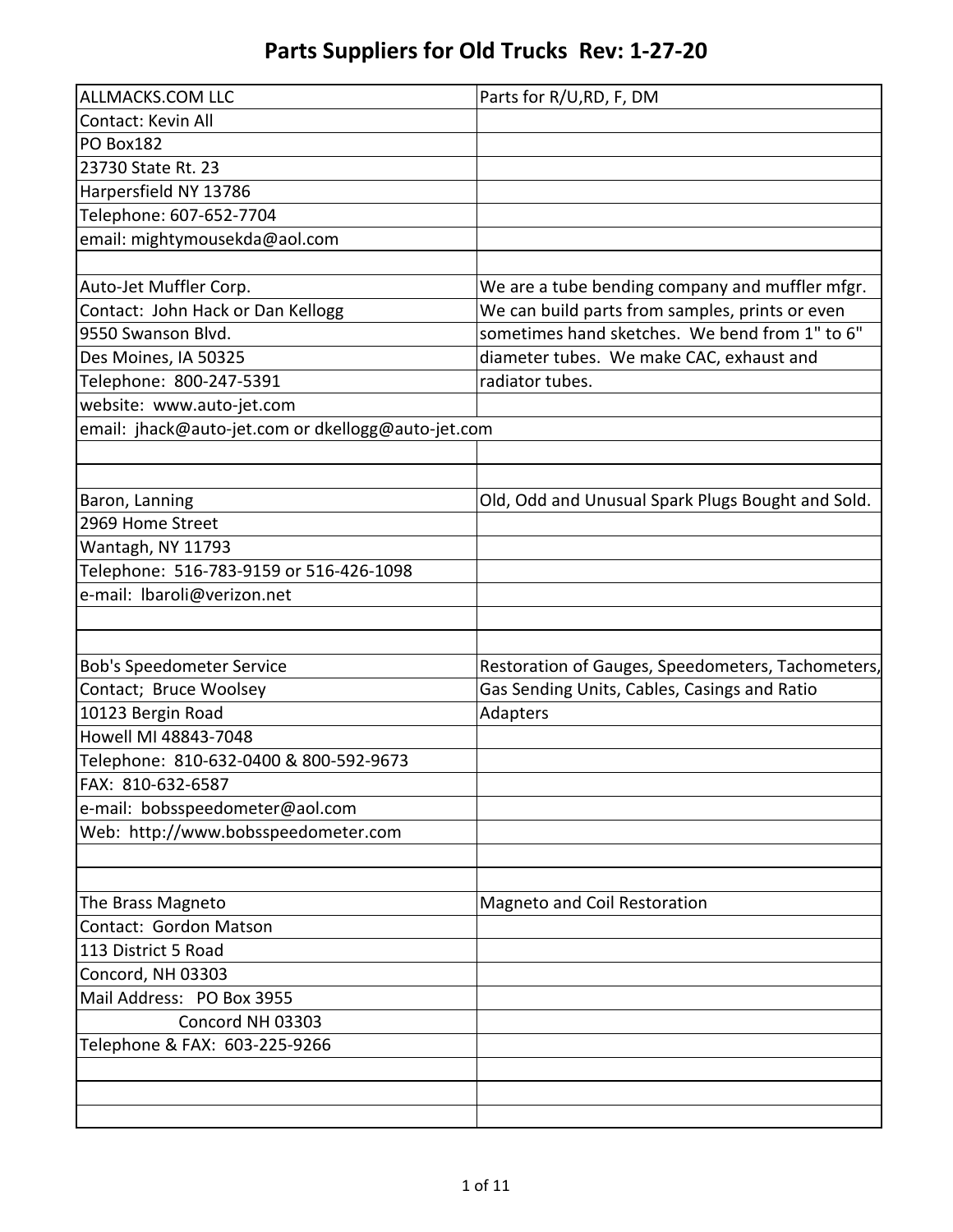| The Brillman Company                    | Make battery cables and spark plug wires along       |
|-----------------------------------------|------------------------------------------------------|
| 2328 Pepper Road                        | with a long list of products we do not carry,        |
| Mt. Jackson VA 22842                    | but may be applicable.                               |
| Telephone: 540-477-4112 & 888-274-5562  |                                                      |
| FAX: 540-477-2980                       |                                                      |
| Web: www.brillman.com                   |                                                      |
|                                         |                                                      |
|                                         |                                                      |
| <b>Bulldog Truck Parts</b>              | Mack parts available from B to current.              |
| John Grazda                             | NOS as well as used parts                            |
| 325 Washington Ave. South #21           |                                                      |
| Kent, WA 98032                          |                                                      |
| Telephone: 206-730-8891                 |                                                      |
| email: n61ford@hotmail.com              |                                                      |
|                                         |                                                      |
|                                         |                                                      |
| Gilbert H. Burmester                    | AC & AB Parts. Used Solid Rubber Tires and Wheels.   |
| PO Box 55                               |                                                      |
| Loganville WI 53493                     |                                                      |
| Telephone: 608-727-2711 (Call evenings) |                                                      |
|                                         |                                                      |
|                                         |                                                      |
| John E. Chalmers                        | From 1936 through 1965 Trucks. New/NOS Cab and       |
| <b>PO Box 201</b>                       | Trim Related Parts for Most Models. Hubcaps.         |
| Cashtown PA 17310                       | Bulldog Bases. Oil Filters, Gaskets & Internal Parts |
| Telephone: 717-334-8709                 | for Mack Manufactured Engines. Ignition and Fuel     |
| (Let the phone ring 8 to 10 times):     | System Parts for Mack Gasoline Engines               |
|                                         | <b>NO EXPORTING</b>                                  |
|                                         |                                                      |
|                                         |                                                      |
| Fred O. Chase                           | Mack "E" Model Parts                                 |
| 276A French King Highway                |                                                      |
| Gill, MA 01376                          |                                                      |
| Telephone: 413-863-8634                 |                                                      |
|                                         |                                                      |
|                                         | We specialize in Manufacturing unique Gears from     |
| Circle Gear and Machine, Inc.           | Prints or we can reverse engineering your worn and   |
| Barney Martin, Customer Service Rep.    | /or broken gears & gearboxes. Helical, Planetary,    |
| 1501 So. 55th Ct.                       | Herringbone, Rack and Pinion, Straight and Spiral    |
| Cicero, IL 60804-1842                   | Bevel Gears, Splines, Internal Gears, Sprockets,     |
| Phone: 231-590-0210                     | Spurs, Worms and Worm Gear Sets, Precision Tooth     |
| Office: 708-652-1000                    | Grinding and Gearbox repair. From 32 to 1.5 DP       |
| FAX: 877-977-6555                       | and up to 120"dia. and face widths in almost         |
| email: circlegear@usa.com               | any material from plastics to hardened alloys.       |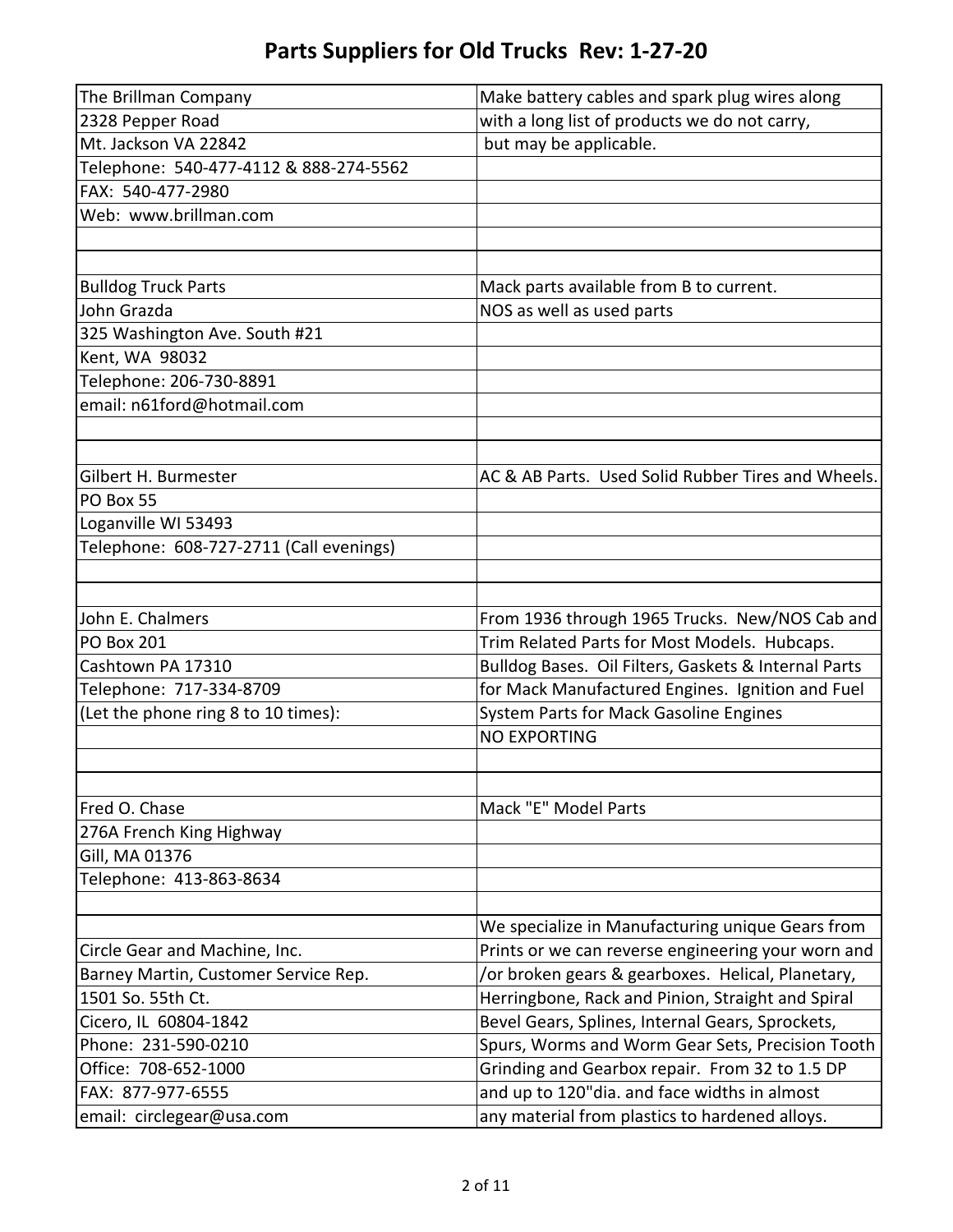| <b>Classic Carburetors</b>        | Carburetor remanufacturing (1900 through 1960)    |
|-----------------------------------|---------------------------------------------------|
| Contact: Mark Buber               |                                                   |
| 3217 East Shea Blvd.              |                                                   |
| Phoenix AZ 85028                  |                                                   |
| Telephone: 602-971-3300           |                                                   |
| email: markbuber@qwestoffice.net  |                                                   |
| <b>Coker Tire</b>                 | Pneumatic and Solid Tires for Antique Trucks      |
| Contact: Jim Hildebrand           |                                                   |
| 1317 Chestnut Street              |                                                   |
| Chattanooga TN 37402              |                                                   |
| Telephone: 800-251-6336, Ext. 206 |                                                   |
| FAX: 423-756-5607                 |                                                   |
| Web: www.coker.com                |                                                   |
|                                   |                                                   |
| Jack Comer                        | <b>AC and AB Parts</b>                            |
| 352 Earles Road                   |                                                   |
| Baltimore MD 21220                |                                                   |
| Telephone: 410-335-5538           |                                                   |
| FAX: 410-335-1671                 |                                                   |
|                                   |                                                   |
| Cool Weld Studios, Inc.           | Engine Parts Fabricated, Rebuilt, Remanufactured, |
| Jeff and Bob Marcus               | New Valves Machined, Crack Castings Repaired.     |
| 6 Polo Road                       | Drive Train Machine Work Done.                    |
| Great Neck NY 11023               | Old Engine Parts Available or Located.            |
| Telephone: 516-466-3283, 3284     |                                                   |
| email: jeff@coolweldstudios.com   |                                                   |
| Web: www.coolweldstudios.com      |                                                   |
| John Costello                     | New Contact Info for Hale Pumps                   |
| Phone: 800-220-4253, ecxt. 637    |                                                   |
| email: jcostello@idexcorp.com     |                                                   |
|                                   |                                                   |
|                                   |                                                   |
|                                   |                                                   |
|                                   |                                                   |
|                                   |                                                   |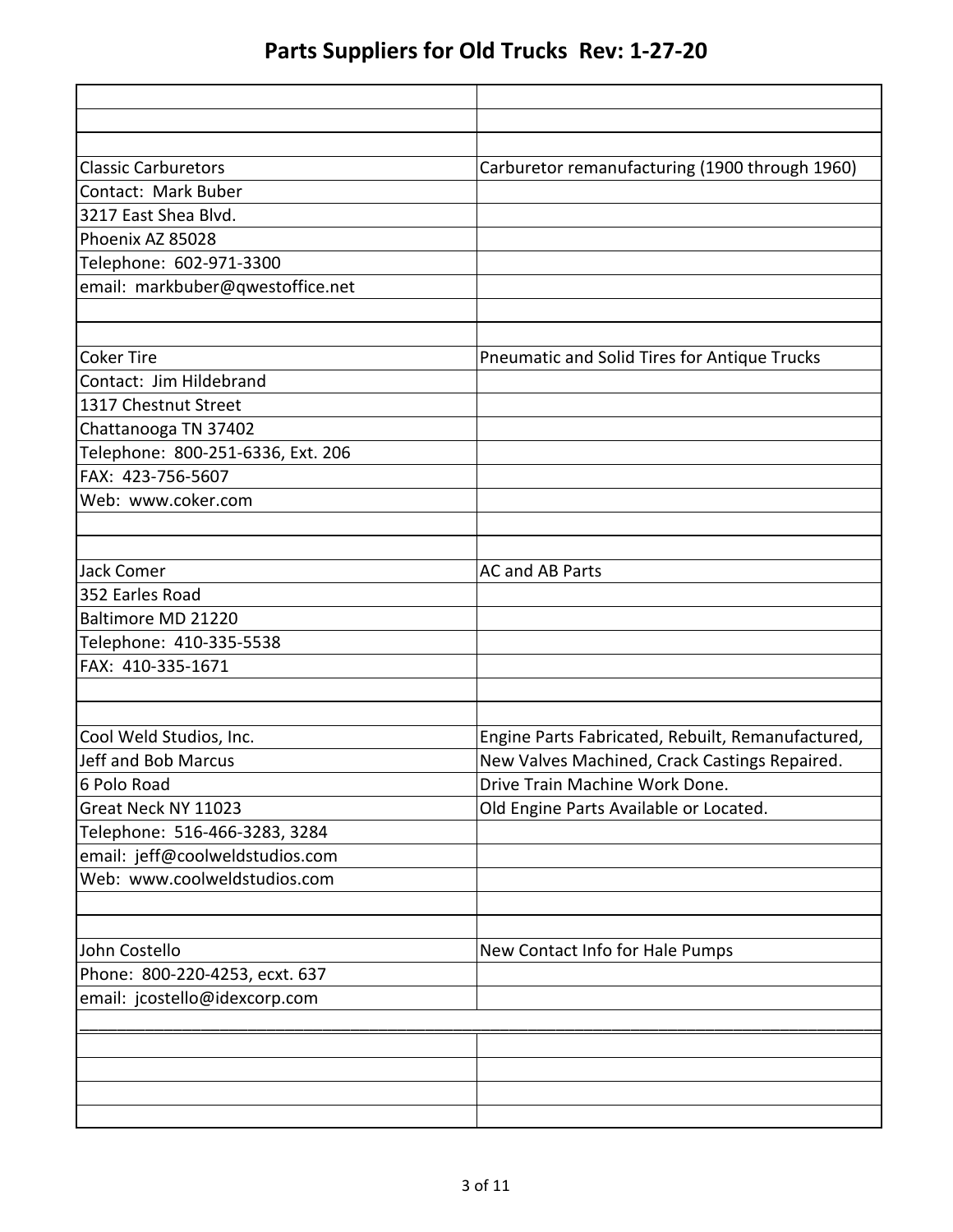| Craig W. Deaton                                 | <b>B &amp; L Model Trucks and Parts</b>              |
|-------------------------------------------------|------------------------------------------------------|
| <b>Classic Trucks</b>                           |                                                      |
| 311 - 1st Street                                |                                                      |
| PO Box 3127, Ozona, TX 76943                    |                                                      |
| Telephone: 325-392-5004                         |                                                      |
|                                                 |                                                      |
|                                                 |                                                      |
|                                                 |                                                      |
| <b>Dallas Fabian</b>                            | Import all Mack Parts for Over There. The "B" Model  |
| 191 Waratah Road                                | Specialists. Specializing in B-Model Parts and       |
| Mangrove Mountain                               | Accessories. Supplier for "All" Old Mack Parts to    |
| NSW 2250, Australia                             | Australia and New Zealand. Try for for the Hard to   |
| Telephone: 0417-285-047                         | get items.                                           |
| FAX: 02-4374-1011                               |                                                      |
| e-mail: badgesformack@bigpond.com               |                                                      |
| WEB: http://www.users.bigpond.com/badgesformack |                                                      |
|                                                 |                                                      |
|                                                 |                                                      |
| Elite Tire Inernational, Inc.                   | We have Many Styles of Hi-Tread Used Truck Tires     |
| Contact: Ira Feitelson                          | to offer. Specializing in Used Truck Tires & Wheels. |
| 317 S. Dauphin St.                              |                                                      |
| Allentown PA 18109                              |                                                      |
| Telephone: 610-439-6380                         |                                                      |
| FAX: 610-439-6381                               |                                                      |
| e-mail: sales@elitetire.com                     |                                                      |
| Web: www.elitetire.com                          |                                                      |
|                                                 |                                                      |
|                                                 |                                                      |
| Don Ferguson                                    | B Model Parts - Transmissions, Fenders, Hoods, etc.  |
| 152 Steiner Avenue                              |                                                      |
| <b>Akron OH 44301</b>                           |                                                      |
| Telephone: 330-253-5552                         |                                                      |
| Cell Phone: 330-573-1194                        |                                                      |
|                                                 |                                                      |
|                                                 |                                                      |
| Doug Fetterly                                   | I have for sale "B" Mack Stainless Steel and Primed  |
| Mack Truck Nut - Member ATHS & ATCA             | Bumpers, Grill Guards, Fuel Tank Straps, Battery Box |
| 14203 Parks Road                                | Covers, "L" Mack Door Sills.                         |
| Harrisville NY 13648                            |                                                      |
| Telephone: 315-543-2624                         |                                                      |
| e-mail: macktrucknut@netzero.net                |                                                      |
|                                                 |                                                      |
|                                                 |                                                      |
|                                                 |                                                      |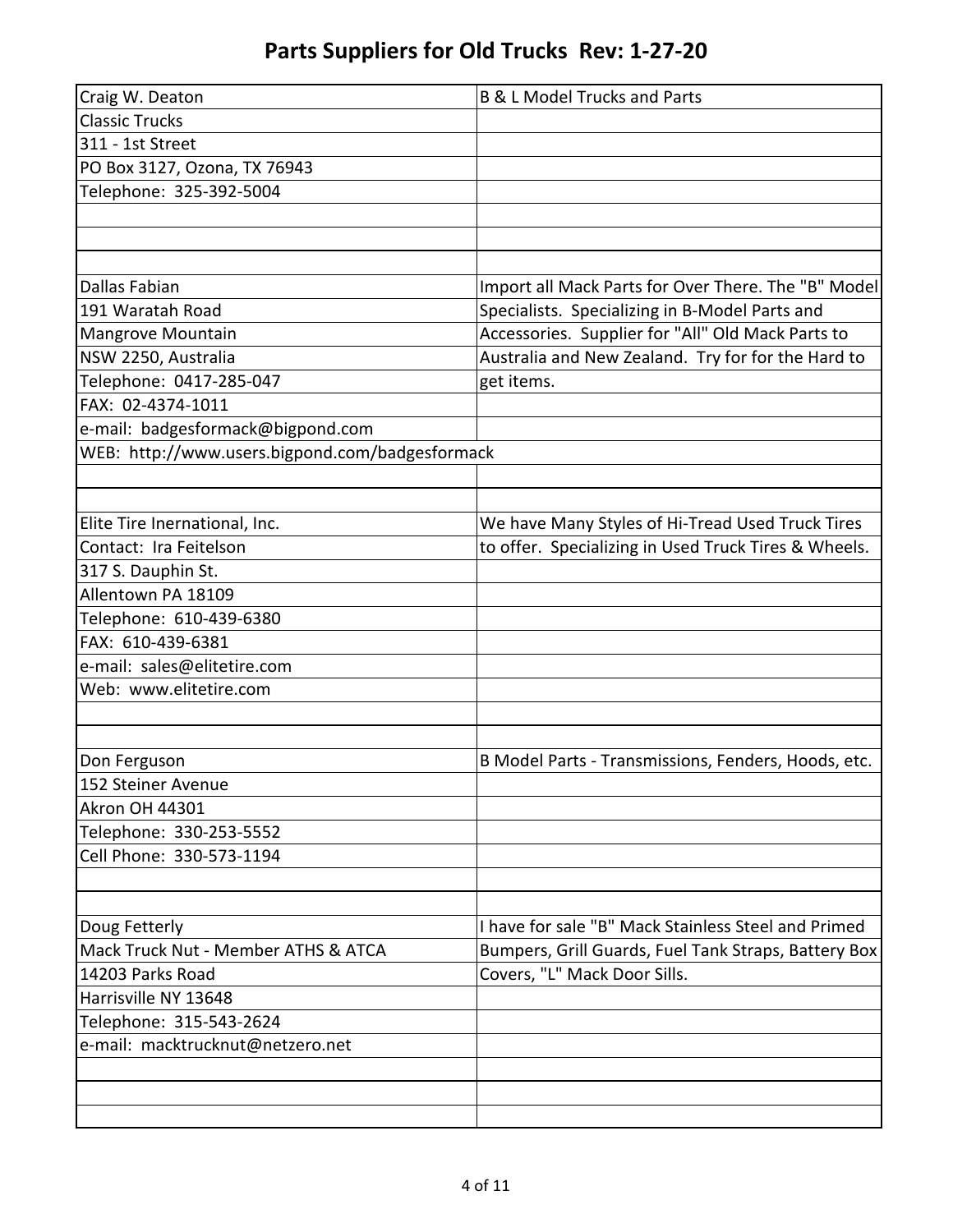| Mike Harbison                         | Mack Parts from "AC" to "MH"                          |
|---------------------------------------|-------------------------------------------------------|
| <b>PO Box 154</b>                     | Lots of "B" Model Parts                               |
| Morning Sun, IA 52640                 |                                                       |
| Telephone: 319-759-1776               |                                                       |
|                                       |                                                       |
|                                       |                                                       |
| The Horn Shop                         | Complete Rebuilding and Restoration of the Motor      |
| <b>Bill Randall</b>                   | Section of your Antique Horn                          |
| 7129 Rome Oriskany Road               | Closed January, February and March.                   |
| Rome NY 13440-7112                    |                                                       |
| Telephone: 315-336-8841               |                                                       |
|                                       |                                                       |
|                                       |                                                       |
|                                       |                                                       |
| Neil Kauppila                         | Windshield E & A Model                                |
| 21 Fruit St                           | Rear Window E, A, & L Model                           |
| Holden MA 01520                       | Windshield L Model (early)                            |
| Telephone: 774-353-6723               | Windshield L Model (3 pieces)                         |
| email: nekservices@aol.com            | Door Seals, E, A, & L. Model                          |
|                                       |                                                       |
|                                       |                                                       |
| <b>Arnold Levin</b>                   | Original Lamps. AB and AC Mack Gas Headlamps,         |
| 2634 Woodlawn Road                    | Oil Side Lamps, Side Lamp Brackets, Oil and Gas       |
| Northbrook, IL 60062-5951             | Tail Lamps, Hand Operated Push Type Horns.            |
| Telephone: 847-564-2893               | Radiator Cap Motometers and a Variety of              |
| e-mail: mech999@flash.net             | Accessory Items.                                      |
|                                       |                                                       |
|                                       |                                                       |
| Paul Little                           | We make harnesses for Mack Trucks, Mack Fire          |
| Harnesses Unlimited                   | Trucks, and Brockway Trucks. Wiring systems (that     |
| <b>PO Box 435</b>                     | use covered wire) with a complete installation data   |
| Wayne PA 19087-5409                   | package including: our limited warranty,              |
| Telephone: 610-688-3998 - For Catalog | installation instructions and other information. Due  |
|                                       | to different models, options, and wheelbases we       |
|                                       | need the original wiring to reverse engineer &        |
|                                       | a copy of the wiring diagram for your truck.          |
|                                       |                                                       |
| <b>Magneto Parts</b>                  | A Wide Variety of Parts to Restore your Antique       |
| Contact: Bill Lopoulos                | Stationary Engine, Tractor, Car, Motorcycle or Truck. |
| 29 Chard Road                         | Magneto Parts, Spark Plugs, Original Pattern Wire.    |
| Tyngsboro MA 01879                    | Drip Oilers and Parts, Grease and Oil Cups, Drain     |
| Telephone: 978-649-7879               | Cocks, Primers. Nameplates, Specialty Tools, Parts    |
| e-mail: blopoulos@aol.com             | for model Engines. And Much More!!!                   |
| Web: www.magnetoparts.com             |                                                       |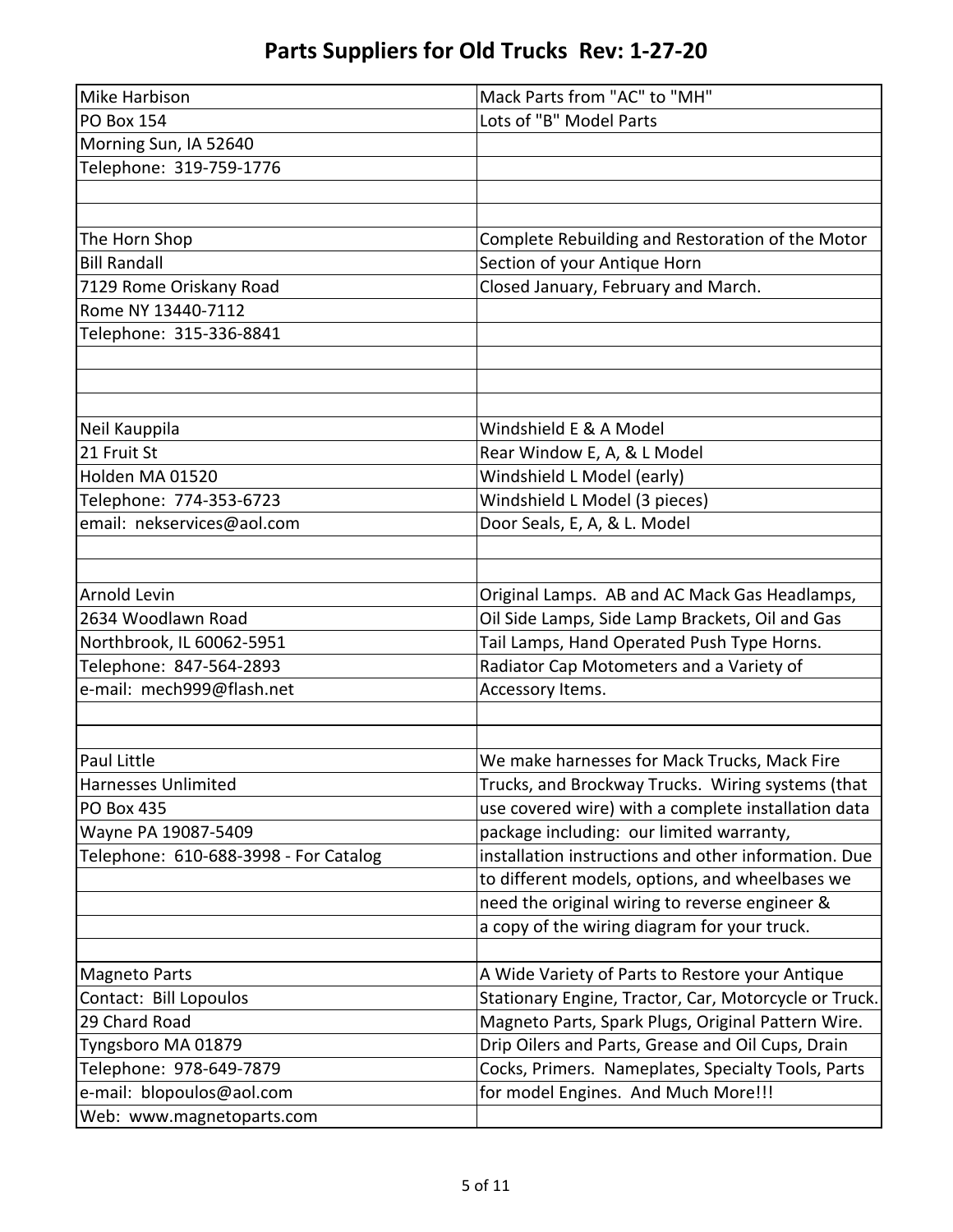| <b>McHugh Star Service</b>             | Terry will Locate Any Part for Old Mack Trucks:     |
|----------------------------------------|-----------------------------------------------------|
| 3475 Cherokee Circle                   | ED, EE, DE, Chassis 1938-1944                       |
| Syracuse, NY 13215                     | Front Fenders.                                      |
| Telephone: 315-382-5566                |                                                     |
| FAX: 315-234-5010                      |                                                     |
| WEB: tmchugh1@twcny.rr.com             |                                                     |
|                                        |                                                     |
| Dennis Meehan                          | Buy and Sell All antique Macks from 1900 to 1966.   |
| <b>PO Box 905</b>                      | Do Inspections and Appraisals                       |
| <b>Cairo NY 12413</b>                  | Locate and Sell Used Parts                          |
| Telephone: 518-622-8164 & 518-622-9518 |                                                     |
| FAX: 518-622-0267                      |                                                     |
| Web: www.oldmacks.com                  |                                                     |
|                                        |                                                     |
| Melnick Metal Works, Inc.              | Restore Mack Hoods, Cabs, Fenders, Etc.             |
| <b>Karen Melnick</b>                   |                                                     |
| 153 Church Street                      |                                                     |
| Bristol CT 06010                       |                                                     |
| Telephone: 860-583-7982                |                                                     |
| FAX: 860-584-9794                      |                                                     |
| Web: www.melnickmetal.com              |                                                     |
| email: melnickmetal@sbcglobal.net      |                                                     |
|                                        |                                                     |
| Montes Equipment Co., Inc.             | Has Continental Engine Parts & Carburetors          |
| Gerald Moons, President                | Specializing in Obsolete Continental Engine Parts   |
| 2031 Wabash Ave.                       |                                                     |
| Chicago IL 60616-1708                  |                                                     |
| Telephone: 1-800-226-2625              |                                                     |
| Telephone: 312-225-2660                |                                                     |
| FAX: 312-225-4208                      |                                                     |
| e-mail: montes@flash.net               |                                                     |
|                                        |                                                     |
| N/C Industries Antique Auto Parts      | Windshield Frames for Old Macks and Other Makes.    |
| Contact: Kevin Brown or Bob Petrucshak | Visit our Website for a Listing of Makes and Models |
| 301 S. Thomas Avenue                   | we've done in the Past.                             |
| <b>PO Box 254</b>                      |                                                     |
| Sayre PA 18840                         |                                                     |
| Telephone: 570-888-6216                |                                                     |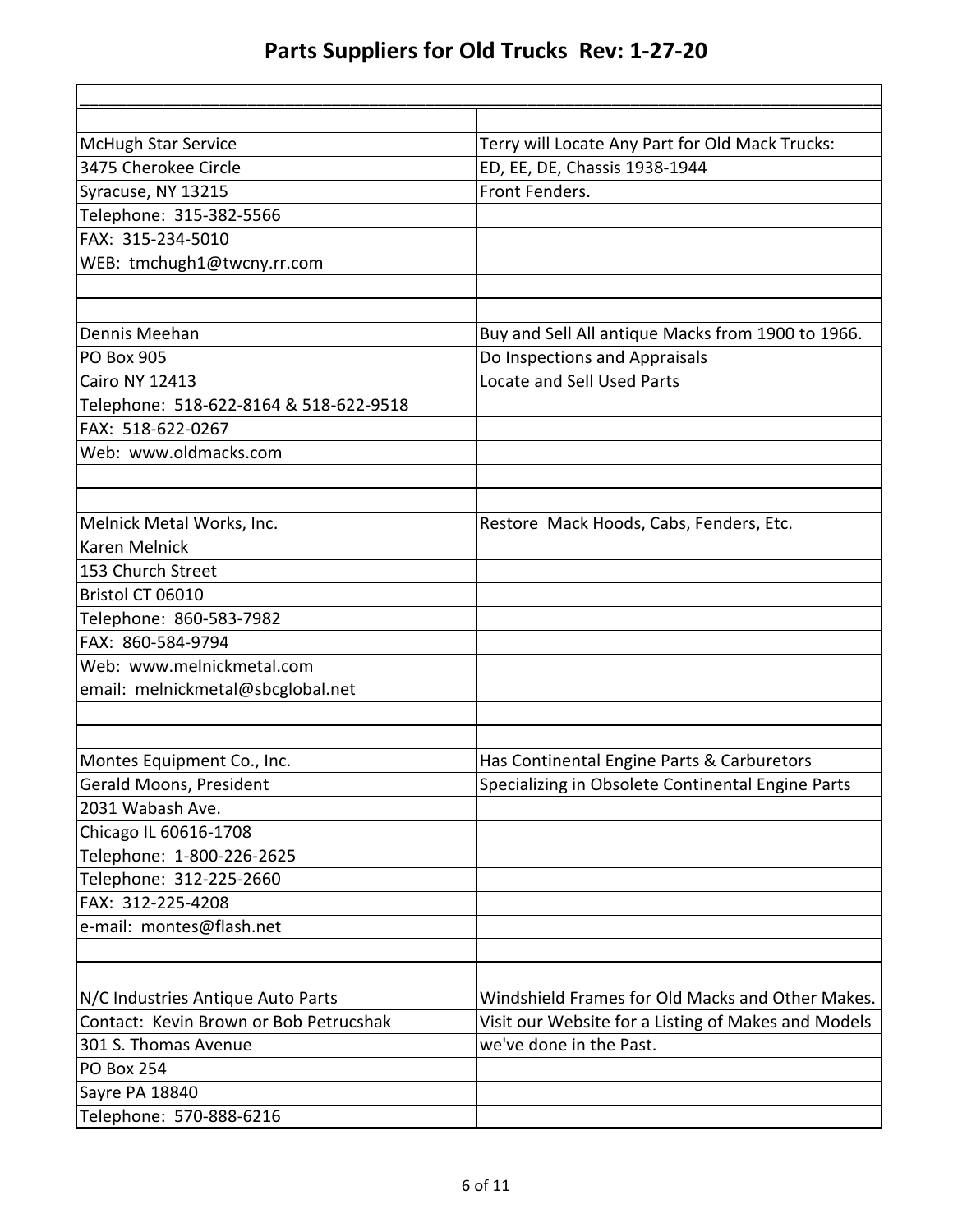| FAX: 570-888-1821                         |                                                  |
|-------------------------------------------|--------------------------------------------------|
| e-mail: sales@windshieldframes.com        |                                                  |
| Web: www.windshieldframes.com             |                                                  |
|                                           |                                                  |
|                                           |                                                  |
| Olson's Gaskets                           | Engine Gaskets for old Trucks. NOS and New Made. |
| 3759 Opdal Road E.                        | Handmaking Service Available.                    |
| Post Orchard WA 98366                     |                                                  |
| Phone/FAX: 360-871-1207                   |                                                  |
| Website: www.olsongaskets.com             |                                                  |
| e-mail: olsonsgaskets@gmail.com           |                                                  |
|                                           |                                                  |
|                                           |                                                  |
| Pat Walsh Restorations                    | Weatherseals, Window and Glass Settings.         |
| PO Box 1509                               | Mats, Rubber, Welts, Fillers and more.           |
| Wakefield MA 01880                        | <b>Restoration Items for Mack Trucks.</b>        |
| Telephone: 781-246-3266                   | Price Lists Available                            |
| email: pwalshrest@aol.com                 |                                                  |
|                                           |                                                  |
|                                           |                                                  |
| Pfahl's Mack & Antique Truck Restorations | Transmission & Engine Work. Wiring. Paint & Body |
| <b>Matt Pfahl</b>                         | Work. Brake Work. Interior Work. Sandblasting.   |
| 73 East Street                            | <b>Custom Sheet Metal Work</b>                   |
| Bethlehem CT 06751                        | <b>NO PARTS</b>                                  |
| Telephone: 203-266-5346 (Home)            |                                                  |
| Telephone 203-266-6455 (Shop)             |                                                  |
| web: www.macktrucksrestorations.com       |                                                  |
|                                           |                                                  |
|                                           |                                                  |
| Restoration Specialties & Supply, Inc.    | We carry a wide variety of items such as window  |
| 148 Minnow Creek Lane                     | channel, belt weatherstrips, rubber bumpers and  |
| Windber, PA 15963                         | grommets, weatherstripping, clips and fasteners, |
| Telephone: 814-467-9842                   | finishing screws and so much more.               |
| web: www.restorationspecialties.com       | Our Catalog is available on our website to       |
| email: info@restorationspecialties.com    | download as a free PDF.                          |
|                                           |                                                  |
|                                           |                                                  |
| <b>Roser Enterprises</b>                  | Used and NOS "B" model parts                     |
| C. (Chuck) D. Roser                       | Some "R" model parts                             |
| 66 West Elm Street                        |                                                  |
| Homer City, PA 15748                      |                                                  |
| Phone: 724-840-3800 (After 6PM)           |                                                  |
| web: www.kingofsalvage.com                |                                                  |
| email: cdroser@kingofsalvage.com          |                                                  |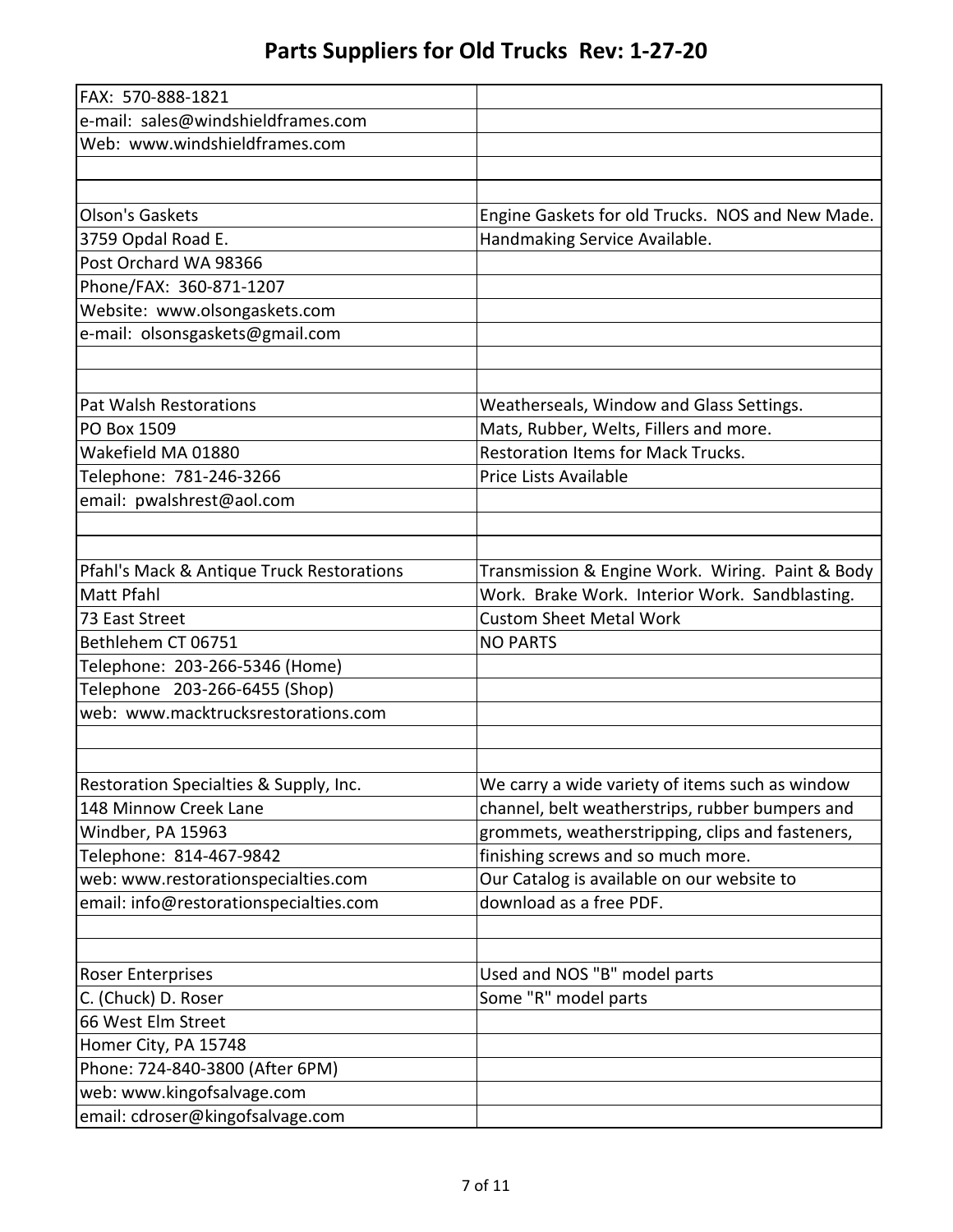| Darrell Ruona                          | Used "B" Model Parts and Misc. Parts for Other       |
|----------------------------------------|------------------------------------------------------|
| 1445 South Wood Drive                  | Trucks. Restoration Tips.                            |
| Ishpeming, MI 49849                    |                                                      |
| Telephone: 906-485-1946                |                                                      |
|                                        |                                                      |
| Southeastern Equipment Co., Inc.       | Engines: Mack 707 and ENDT 673 Rebuilt               |
| Contact: Shelly Sullivan               |                                                      |
| 3000 Mike Padgett Highway              |                                                      |
| PO Box 5430                            |                                                      |
| Augusta GA 30916                       |                                                      |
| Telephone: 706-798-7500                |                                                      |
| FAX: 706-798-0348                      |                                                      |
| Web: http://www.secoaugusta.com        |                                                      |
|                                        |                                                      |
|                                        |                                                      |
| <b>Ed Strain</b>                       | Magneto Repairs. Fabricates and Restoration of       |
| 6555 - 44th Street North #2006         | Magneto Coil Winding. No Brass Parts                 |
| Pinellas Park FL 33781                 |                                                      |
| Telephone: 800-266-1623                |                                                      |
|                                        |                                                      |
|                                        |                                                      |
| Superior Truck & Equipment, Inc.       | RD 800 parts                                         |
| Contact: Jim Klopp                     | Hood panels high strength aluminum                   |
| 961 Laurel Avenue                      | Right/Left fenders/ polished aluminum or steel       |
| Coeburn, VA 24230                      | Hood hinges                                          |
| Shop Phone: 276 -395-6211              | Duct work cover to bolt on rh hood polished aluminum |
| Jim's Cell: 276-275-0425               | Christmas trees on either side of radiator/ polished |
| email: james51516@aol.com              | aluminum. Front cab corner part at rear of fender /  |
| Website: superiortruckandequipment.com | polished aluminum. Dash instrument panels /          |
|                                        | polished aluminum. Floor plate at gear shift lever   |
|                                        | mack logo/ polished aluminum. Custom drop visors     |
|                                        | with logos or customer name/ polished aluminum.      |
|                                        | 24" lighted custom bumpers and cross bar and         |
|                                        | uprights / polished aluminum.                        |
|                                        | I have photos of all of these items and can give     |
|                                        | references to ascertain quality                      |
|                                        |                                                      |
|                                        |                                                      |
|                                        |                                                      |
|                                        |                                                      |
|                                        |                                                      |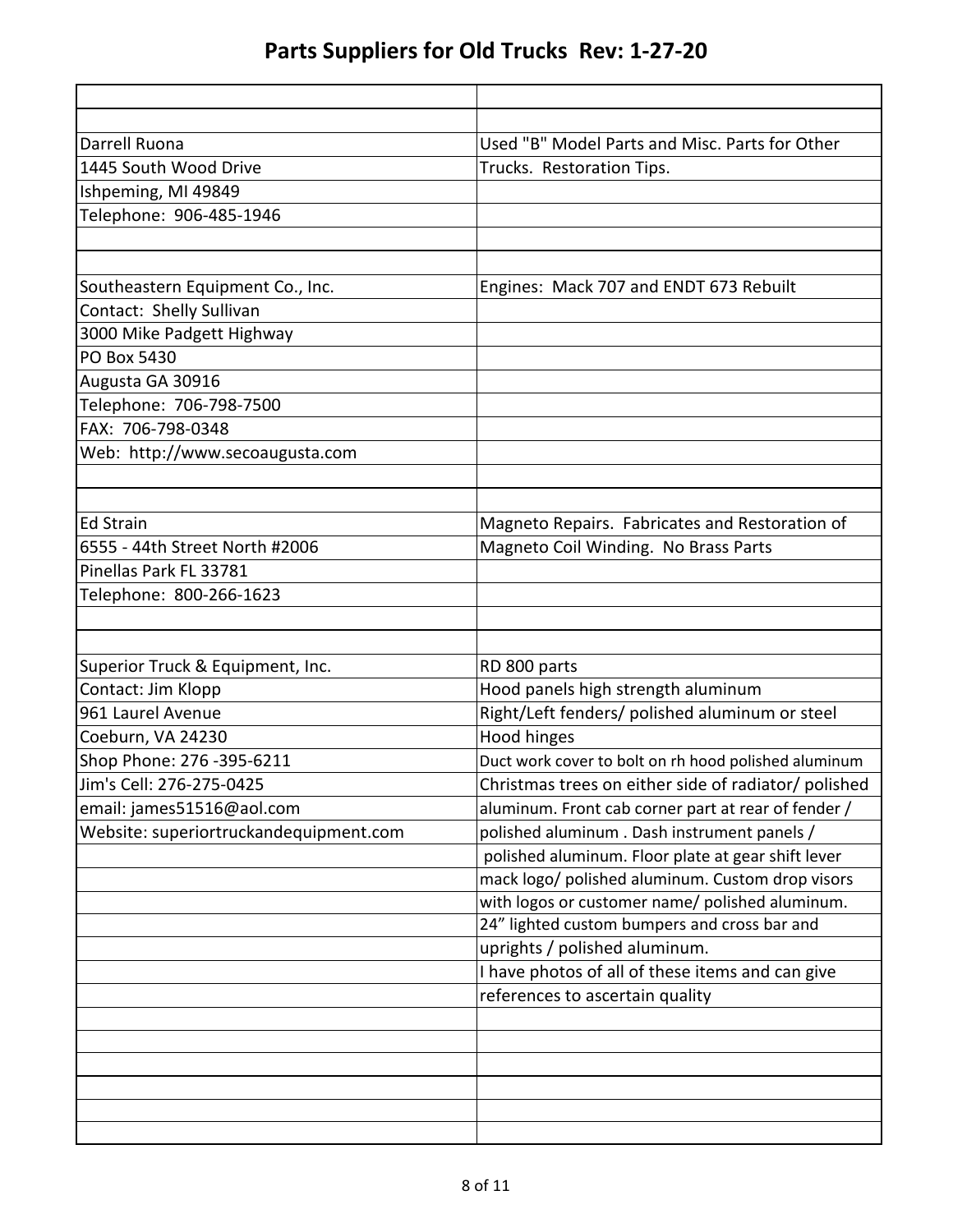| Superweld Co, Inc.                      | Specializing in Welding of Cast Iron Aluminum and   |
|-----------------------------------------|-----------------------------------------------------|
| Contact: Roy M. Santo Pietro            | Steel Heads, Blocks, Crankshafts and Castings. We   |
| 111 Gazza Blvd.                         | also have a full Service Machine Shop and Large     |
| Farmingdale NY 11735                    | Inventory of Parts. Been in business since 1920.    |
| Telephone: 631-694-7989                 |                                                     |
| Telephone: 800-229-3531                 |                                                     |
| FAX: 631-454-6659                       |                                                     |
| e-mail: superweld@optonline.net         |                                                     |
|                                         |                                                     |
|                                         |                                                     |
| Tower Paint & Decorating                | Most Truck Paint 1930 to Present. Custom Spray      |
| 922 Oregon St.                          | Cans. Top Coats, Primers and Related Supplies       |
| <b>PO Box 2345</b>                      | <b>Custom Color Matching</b>                        |
| Oshkosh WI 54903-2345                   | <b>Fast Delivery</b>                                |
| Telephone: 920-235-6520                 |                                                     |
| e-mail: info@towerpaint.com             |                                                     |
| Web; www.towerpaint.com                 |                                                     |
|                                         |                                                     |
|                                         |                                                     |
| Ucom, Inc.                              | Electrical Battery Disconnector Switches and        |
| Contact: Patty Pott                     | Terminals.                                          |
| 9725 W. Maple Street                    |                                                     |
| <b>PO Box 254</b>                       |                                                     |
| Orland, IN 46776-0254                   |                                                     |
| Telephone: 260-829-1294                 |                                                     |
| FAX: 260-829-1266                       |                                                     |
|                                         |                                                     |
|                                         |                                                     |
| U.S. Commercial Car                     | Autocar, Mack, Reo, & White Motor Parts             |
| A Division of Chalmers Sales            | Steering Wheels and Zenith Carburetor Parts         |
| <b>PO Box 201</b>                       |                                                     |
| Cashtown PA 17310                       |                                                     |
| Telephone: 717-334-8709 (8 to 10 Rings) |                                                     |
|                                         |                                                     |
|                                         |                                                     |
| <b>Vintage Brass Works</b>              | Pre-electric Lights: Replacement Switches and Parts |
| Contact: Ludwig Gocek                   | Makes Brass Lamps for up to year 1914 for Old       |
| 600 A. Creamery Road                    | Trucks and Caars. "Brass Era - 1912".               |
| Nazareth PA 18064                       | Phare Solar Self Generating Gas Headlamp Used on    |
| Telephone: 610-614-1943                 | Vehicles to 1905. Future Lamp will be E & J         |
|                                         | Headlamp used on Vehicles thru 1913.                |
|                                         |                                                     |
|                                         |                                                     |
|                                         |                                                     |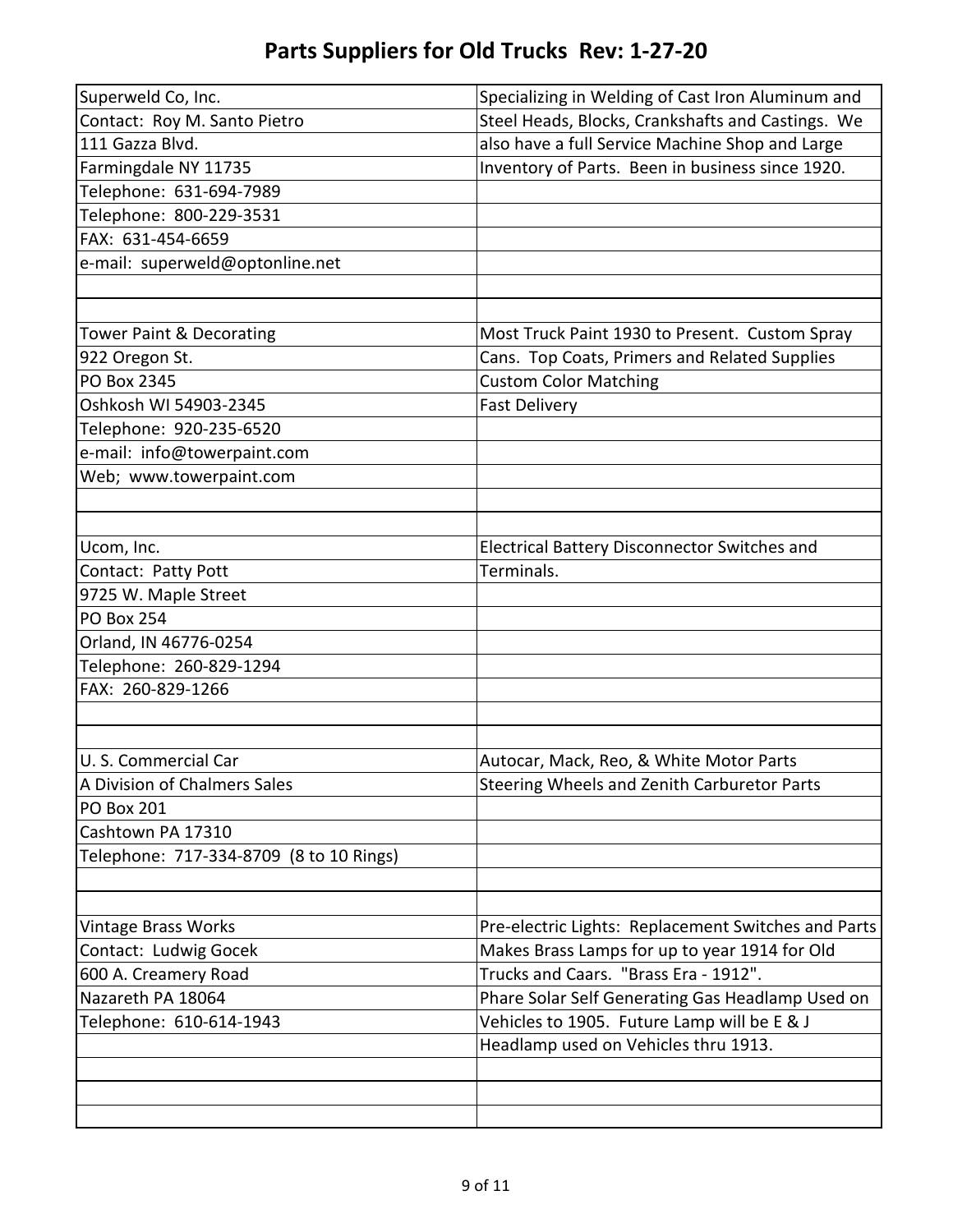| Vintage Wiring of Maine, Inc.<br>Contact: Joe Hall     | Wiring Harnesses Made as Specified for Mack and     |
|--------------------------------------------------------|-----------------------------------------------------|
| 593 Town Farm Road                                     | Other Makes, Both Commercial and Military           |
| Oakland ME 04963                                       |                                                     |
| Telephone/FAX: 207-465-3431                            |                                                     |
| e-mail: ffjeeps@adelphia.net                           |                                                     |
| Web: www.vintagewiringofmaine.com                      |                                                     |
|                                                        |                                                     |
|                                                        |                                                     |
| Watt's Truck Center, Inc.                              | We have been a factory authorized full service Mack |
| Contact: Barry or Tracy                                | A-Models, R-Models, DM/U Models and Super-          |
| Route #22, PO Box 707                                  | Liners (1955 to present)                            |
| New Alexandria PA 15670                                |                                                     |
| Telephone: 888-304-MACK (6225)                         |                                                     |
| Worldwide Phone: 1-724-668-2201                        |                                                     |
| FAX: 724-668-8173                                      |                                                     |
| e-mail: parts&wattstruck.com                           |                                                     |
| Online Parts Catalog: www.wattstruckcenter.com         |                                                     |
| Online Mack Truck Support Forum: www.bigmacktrucks.com |                                                     |
|                                                        |                                                     |
| <b>MACK ANTIQUE FIRE APPARATUS</b>                     |                                                     |
| <b>Brosamer's Bells</b>                                | New and used Firebells - Large Memorial Bells       |
| Contact: Robert Brosamer                               |                                                     |
| 207 Irwin St.                                          |                                                     |
| Brooklyn MI 49230                                      |                                                     |
| Telephone: 517-592-9030                                |                                                     |
| FAX: 517-592-4511                                      |                                                     |
| Web: www.usedbells.com                                 |                                                     |
|                                                        |                                                     |
| Micro Fire Apparatus Co.                               | Hale and Waterous Pumps. "CS" Grill Panels,         |
| 2340 Schoenersville Road                               | Headlight Assemblies, Doors, etc.                   |
| Allentown PA 18109                                     |                                                     |
| Telephone: 610-264-4256                                |                                                     |
| e-mail: microfire911@aol.com                           |                                                     |
| Web: www.microfire.com                                 |                                                     |
|                                                        |                                                     |
|                                                        |                                                     |
| <b>Pine Hill Restorations</b>                          | Buying/Selling Complete Antique Trucks. Full or     |
| Contact: Cal Little                                    | Partial Restoration Work. Fuel Pump and Carburetor  |
| 329 Pine Hill Road                                     | Rebuilds. Old Mack Restoration Supplies. New and    |
| Hummelstown PA 17036                                   | Used Mack Parts. Used Pump Parts. Also make         |
| Telephone: 717-566-8973                                | Authentic Wiring Harnesses for Macks.               |
|                                                        |                                                     |